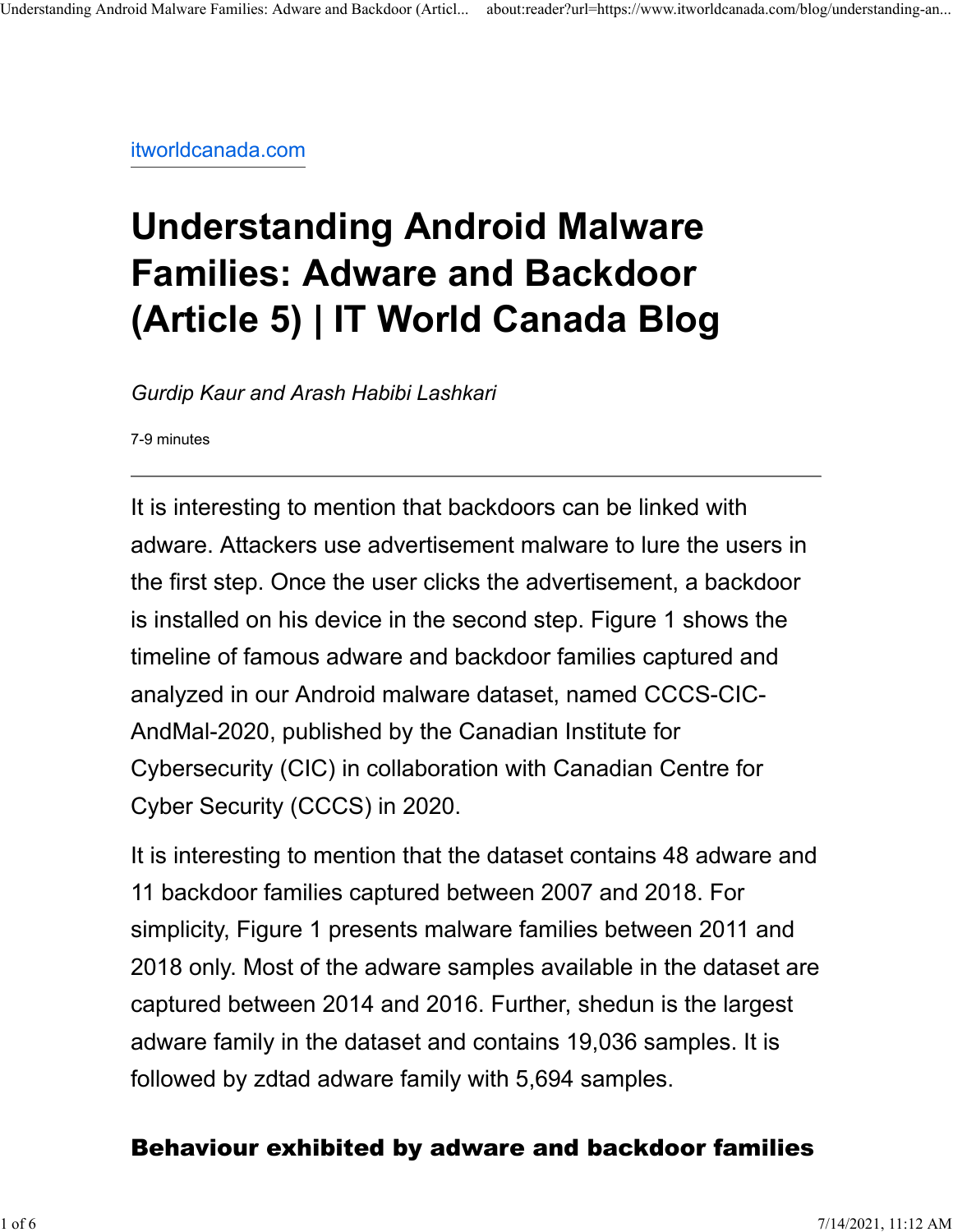To understand the behaviour exhibited by adware and backdoor families, we divided the functions performed by these families into different categories and then identified what type of activities are performed by each malware family. To make it easy to read, Figure 2 presents the behaviour exhibited by adware and backdoor families.



Figure 2: Type of activities performed by malware

**Sensitive data collection:** Adware families collect user contacts, send/receive spam emails, steal banking credentials, and collect personal information such as phone number, email address, app accounts, and browser history. Moreover, sending and receiving text messages is the most common function of many adware and backdoor families.

**Media interactions:** There is rare media interaction by adware families. However, androrat and dendroid backdoor families have major interactions with media that include making calls, collecting call history, taking over a phone's camera, collecting images, recording audio and hijacking the device's microphone.

**Access to hardware settings:** Most of the adware families collect phone information, such as phone status, IMEI number, phone ID, and location of the device. Some backdoor families kmin, moavt, levida, and droidkungfu also collect phone information.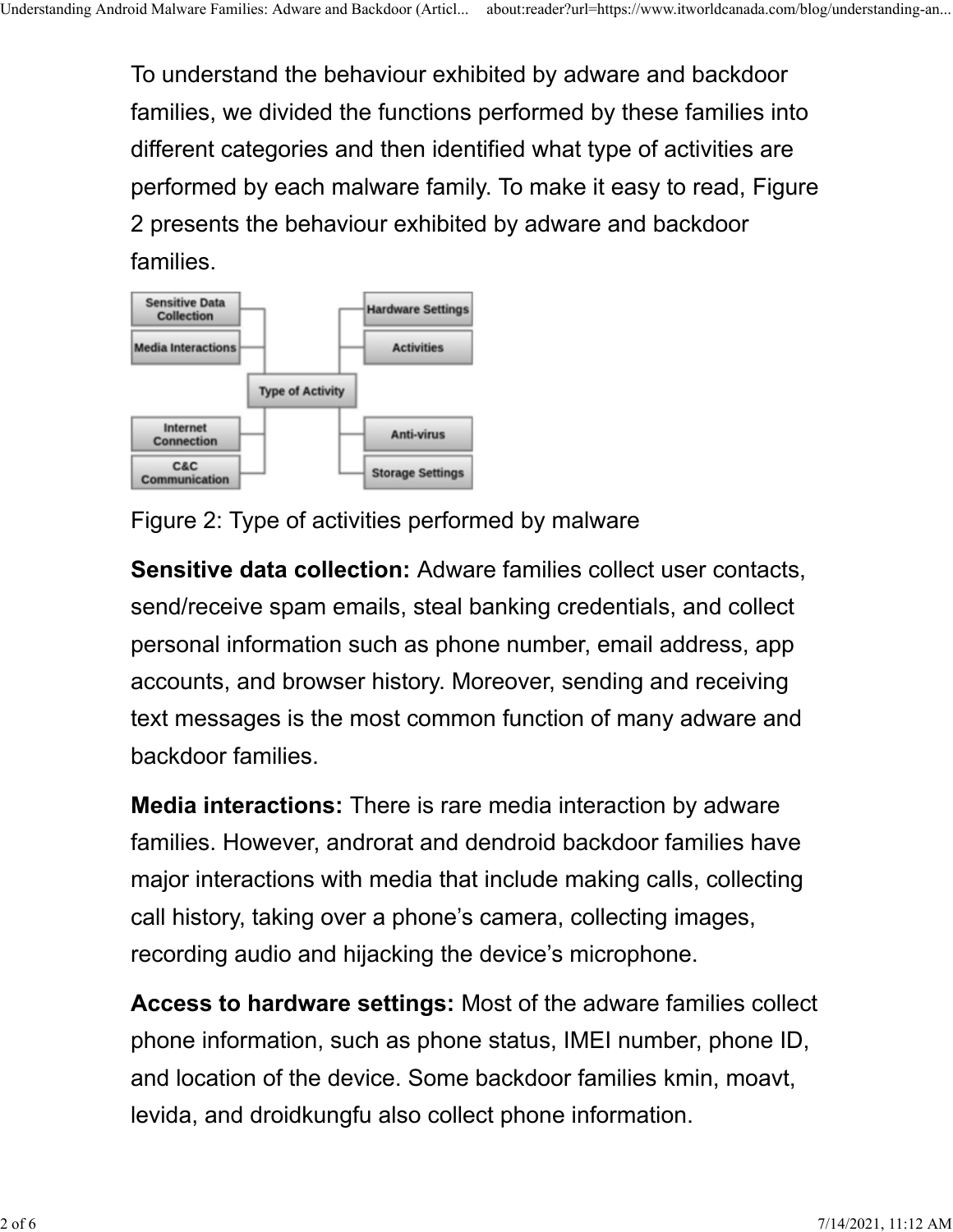**Activities:** A few adware families such as admogo, baiduprotect, dianle, and adend block, delete, and use phone applications or root the device. Appad, mobclick, and adend perform multiple functions. Appad accesses databases and executes queries, opens files and writes into them, starts services, registers receiver, and creates threads for inter-process communication, accesses cipher keys and updates the message digest, and gets device ID and verifies from device information whether a debugger is connected or not. In addition to all the aforementioned activities, mobclick sends broadcast messages whilst adend mainly initiates new activities. Some backdoor families, including kapuser, moavt and levida reboot the device repeatedly while hiddad, pyls and androrat access root level privileges.

**Connecting to the internet**: The majority of adware families steal network information (WiFi, IP, DNS), access malicious websites, and install malicious apps on compromised devices. Apparently, adware families display ads / notifications or warnings on the phone's screen. They also show URLs and shortcuts. Many backdoor families also steal network information and install malicious apps covertly.

**Communication with command-and-control servers:** A couple of adware and backdoor families communicate with the commandand-control server.

**Uninstall anti-virus or avoid detection:** Adware and backdoor families rarely uninstall anti-virus solutions installed on the target device and avoid getting detected by it.

**Altering storage settings:** Many adware families modify, collect, and access files and storage settings on the device. Some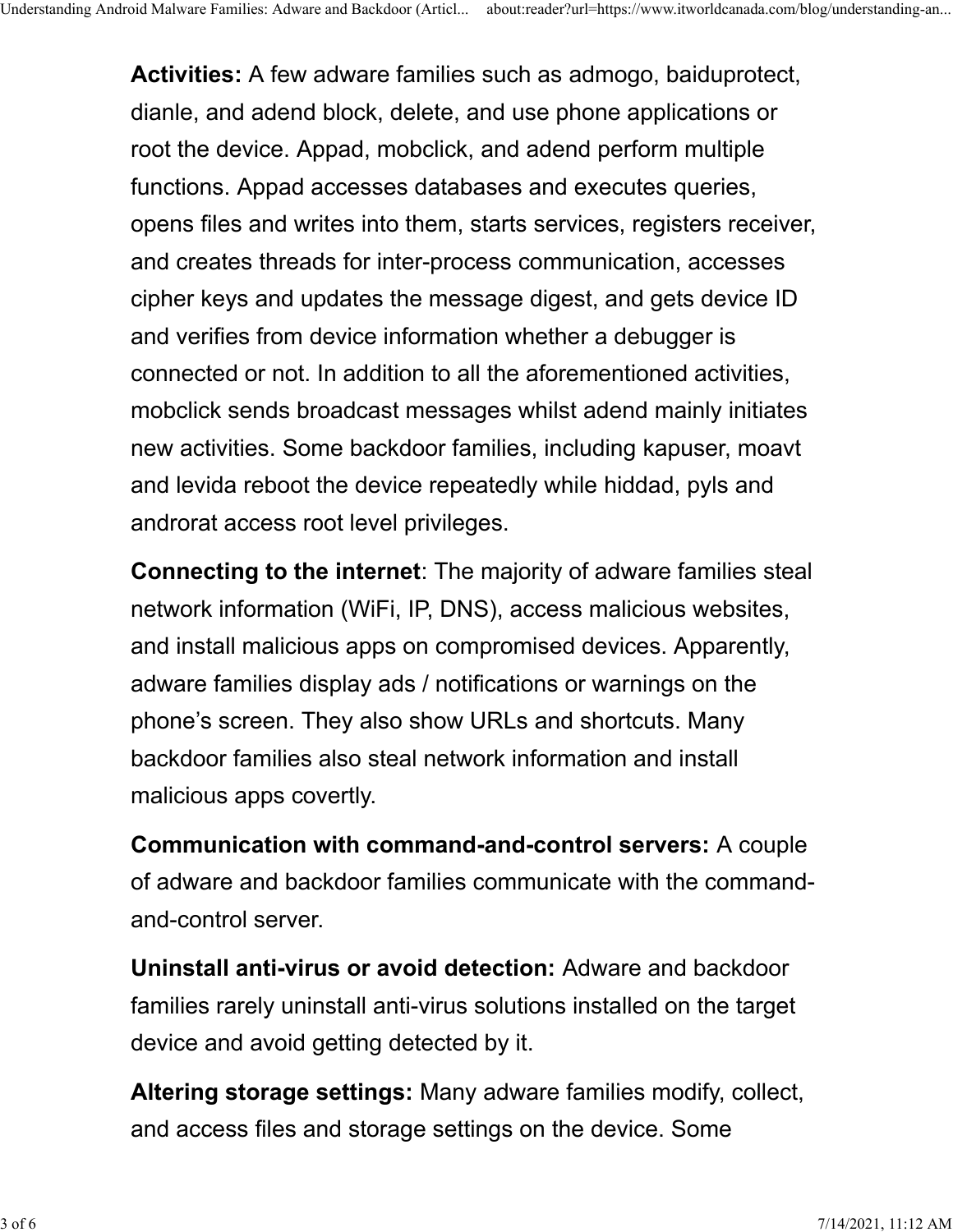backdoor families use external data and create memory guarded regions in the storage media

### **Technical features that can detect Adware and Backdoor:**

Based on the results of our Android dataset (CCCS-CIC-AndMal-2020), the following technical features are very helpful to detect adware and backdoor:

- 1. **Memory features:** Memory features define activities performed by malware by utilizing memory.
- 2. **API features:** Application Programming Interface (API) features delineate the communication between two applications. Whenever a user browses some information in a browser, checks weather forecast, sets a timer, or uses Twitter on phone, he is using an Android API in the background.
- 3. **Network features:** Network features describe the data transmitted and received between other devices in the network. It indicates foreground and background network usage.
- 4. **Logcat features:** Logcat features write log messages corresponding to a function performed by malware.

Adware families undergo massive changes in memory while executing on a device. These families utilize private memory allocation and shared memory pages with other processes. This indicates that adware samples communicate with other processes while running on an infected device. These families also use API features to send notifications and warnings. Network features are used to send and receive packets between different processes. Finally, logcat features store the logs of activities performed by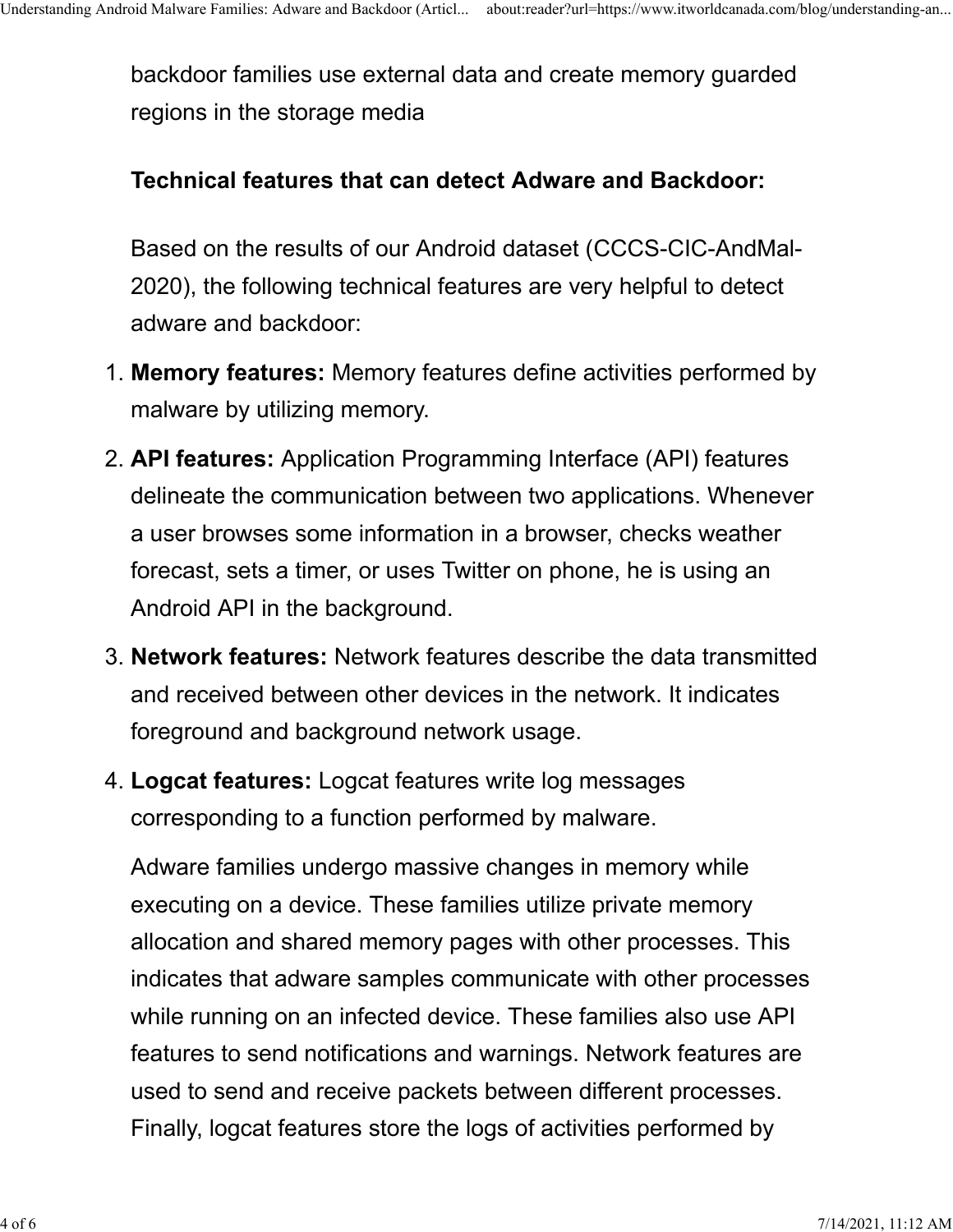adware families. Same is the scenario for backdoor families. However, memory features outweigh other features in detecting the presence of adware and backdoor families.

#### Preventive measures to protect your device

Adware shows pop-up messages to reveal its presence on the smartphone. It becomes fairly easy to detect adware on a phone. However, backdoor remains hidden from the user and performs malicious activities in a covert manner. Following key points can be considered to get rid of adware and backdoor on a smartphone:

*Anti-virus scan:* It is the easiest way to detect any vulnerability on the device. Anti-virus scan will display a list of vulnerabilities identified on the phone.

*Identify fake apps:* Keep a check on the apps installed without your permission. Uninstall them immediately.

*Update firmware:* Regularly update the firmware to avoid any vulnerabilities. Check for any update available in the settings and install the patch.

*Control apps permissions:* Do not agree to the unnecessary permissions requested by an app.

*Do not click on links*: Adware pops up malicious links but do not click on such links as it may lead to downloading malicious apps or malware on your device.

## Conclusion

This article brings forward the fundamentals of adware and backdoor malware families. It comes equipped with malicious